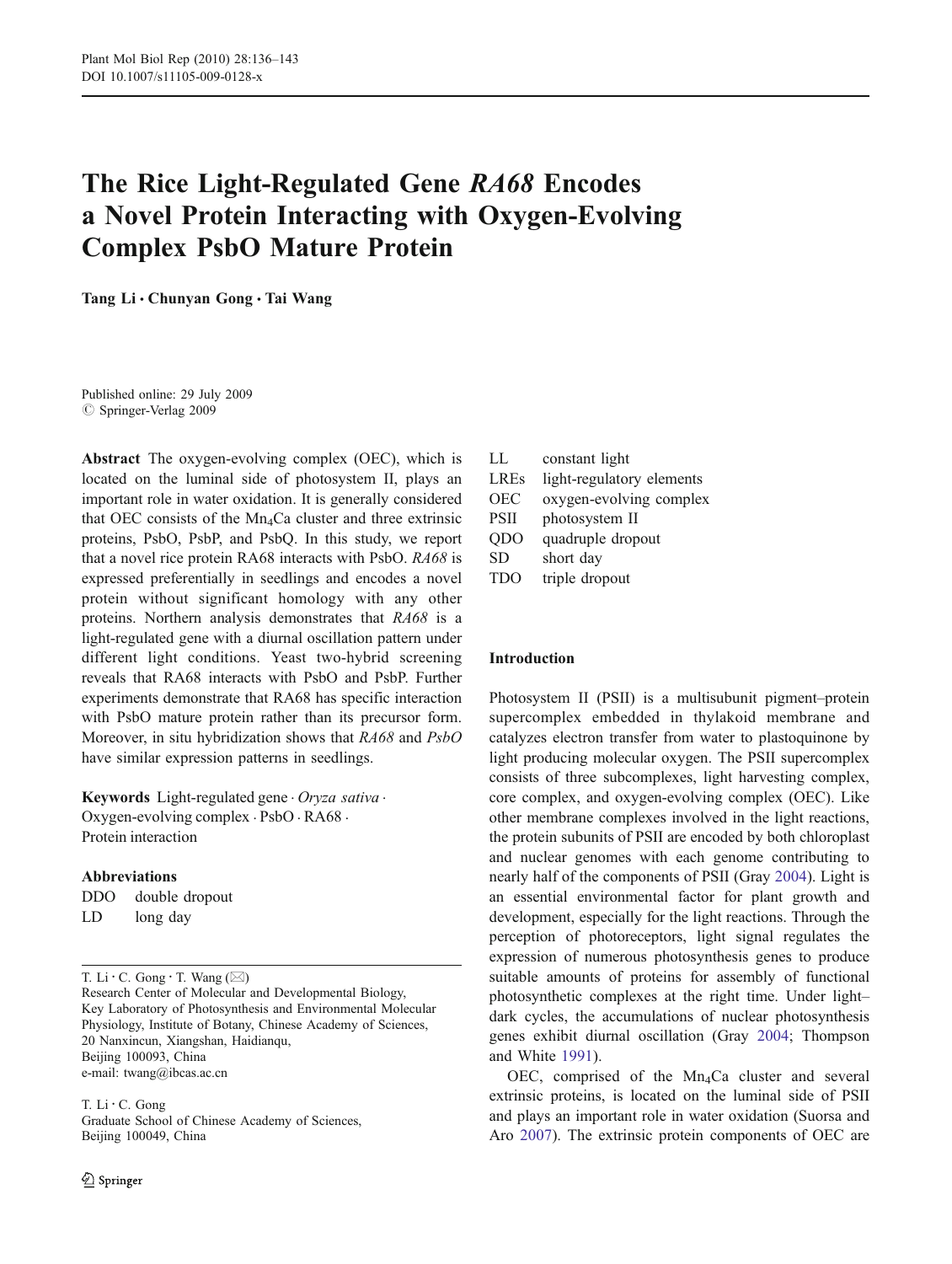different from cyanobacteria to higher plants. In green algae and higher plants, the extrinsic proteins include PsbO, PsbP, and PsbQ, whereas in cyanobacteria, PsbP and PsbQ are substituted by PsbU and PsbV, respectively (Seidler [1996](#page-7-0); Suorsa and Aro [2007](#page-7-0)). Recently, homologs of PsbP and PsbQ have also been found in cyanobacterium Synechocystis 6803 and were proved to function in optimizing PSII water oxidation activity (Thornton et al. [2004\)](#page-7-0). PsbO is present in all photosynthetic organisms and responsible for the stabilization of manganese cluster (Bricker and Ghanotakis [2004;](#page-6-0) Miyao and Murata [1984](#page-7-0)). In addition, PsbR, a 10-kDa protein, is also considered to be a component of OEC in green algae and higher plants (Roose et al. [2007](#page-7-0)). Being encoded by the nuclear genome, the extrinsic OEC proteins are synthesized in the cytoplasm as precursors with N-terminal transit peptides, translocated into the thylakoid lumen, processed to mature forms by cleavage of transit peptides, and then assembled into functional OEC (Chia and Arntzen [1986](#page-6-0); Seidler [1996;](#page-7-0) Westhoff et al. [1985\)](#page-7-0). With respect to the assembly of OEC in higher plants, one model suggests that only PsbO attaches the PSII core complex and provides a binding site for PsbP, which then forms a binding site for PsbQ (Miyao and Murata [1989\)](#page-7-0). Based on recent publications, another model has been proposed, which suggests that PsbO and PsbP are independently bound to the PSII core complex and both of them provide docking sites for PsbQ (Suorsa and Aro [2007](#page-7-0)).

Recent studies have identified numerous low-molecularmass proteins relating to PSII (Hankamer et al. [2001](#page-7-0); Shi and Schroder [2004](#page-7-0); Suorsa and Aro [2007\)](#page-7-0). A loss-offunction mutation of *psbJ*, a tobacco chloroplast *psbEFLJ* operon gene, leads to accumulation of incompletely assembled OEC devoid of PsbP and dramatic reduction in photosynthetic oxygen evolution rate, indicating that PsbJ is required for the stable assembly of PsbP into OEC in tobacco (Hager et al. [2002](#page-7-0)). The other three proteins encoded by the psbEFLJ operon genes are also essential for the proper assembly of the OEC (Suorsa et al. [2004](#page-7-0)). Nuclear-encoded PsbR from Arabidopsis is essential for the stable assembly of PsbP and probably plays an indirect role in the stability of PsbQ (Suorsa et al. [2006](#page-7-0)). Chloroplastencoded PsbY was reported to be important for the stable binding of OEC proteins PsbU and PsbV, even participate in the stability of PsbO in Synechocystis 6803 (Ban et al. [2006\)](#page-6-0). These studies indicate that multiple low-molecularmass proteins may be involved in the OEC assembly, stability, and function maintenance; however, the mechanisms of these processes remain largely unknown. Further identification of novel proteins interacting with the OEC proteins and illumination of exact protein constitution of functional OEC will be important to elucidate the mechanisms.

In this work, we found a novel protein RA68 which interacts with PsbO in rice (Oryza sativa). RA68 is a nuclear gene showing a diurnal expression pattern under light–dark cycles and encodes a protein specifically interacting with PsbO mature protein rather than its precursor form. Additionally, RA68 and PsbO have similar spatial expression patterns in seedlings.

# Materials and Methods

Plant Materials and Growth Conditions

Seeds of rice cultivar Zhonghua 10 (O. sativa L. ssp. japonica) were soaked in water at 30°C in darkness for 3 days until germination. Germinated seeds were spread on soaked filter paper and transferred into the plant growth chamber (E8, Conviron, Canada) at 12-h light 30°C/12-h dark 25°C cycle for additional 4 days. At the eighth hour after dawn, aerial parts of 7-day-old seedlings were collected and immediately frozen in liquid nitrogen for extraction of total RNA.

For light period entrainment, germinated seeds were spread on soaked filter paper and transferred into plant growth chambers (E8, Conviron, Canada) at 30°C under short day (SD, 8-h light/16-h dark) or long day (LD, 16-h light/8-h dark) conditions for additional 4 days. For constant light (LL) experiment, seedlings were grown under SD for 5 days and then transferred to LL condition at dawn. At dawn (time 0), aerial parts of seedlings were collected at 4-h intervals within 24 h for SD and LD experiments and within 72 h for LL experiment, respectively.

#### Northern Analysis of RA68 Expression

Total RNA was extracted using Trizol Reagent (Invitrogen, USA). Forty micrograms of total RNA was separated by 1.5% denatured formaldehyde agarose gel and then transferred onto Hybond-N+ nylon membrane (Amersham Biosciences, UK). A RA68 cDNA fragment amplified by primer pair P1F (5′-AGA TGA GTA GCA AGG TTC-3′) and P1R (5′-GTA GTG ATA ATC ATT TGC C-3′) was labeled with  $32P$  using Prime-a-Gene® Labeling System (Promega, USA) and used as a probe. Hybridization was carried out overnight at 65°C in 6× SSC, 0.5% SDS, and 0.1 mg/ml denatured salmon testes DNA. The membrane was washed twice with 2× SSC, 0.1% SDS for 20 min and twice with  $0.1 \times$  SSC,  $0.1\%$  SDS for 10 min at 65 $\degree$ C and then autographed at *−*80°C. rRNA was used as a loading control. Images were scanned into a computer and band intensities were quantified using the Scion Image 4.0.3.2 software ([http://www.scioncorp.com\)](http://www.scioncorp.com). RA68/rRNA values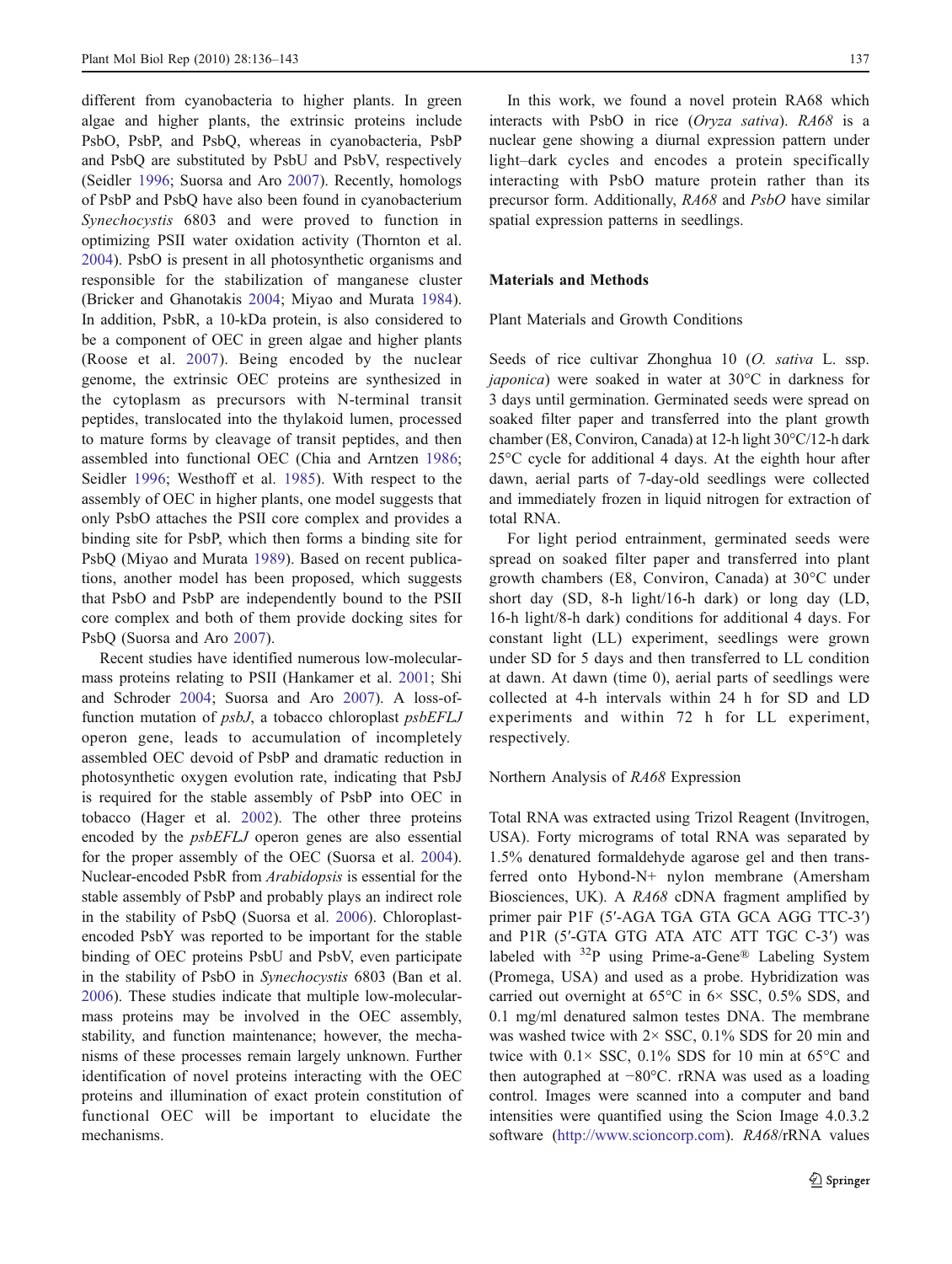represented the relative values of RA68 to the lowest value of the experiment after normalization to the rRNA control.

# Yeast Two-Hybrid Screening and Assays

A yeast two-hybrid screening of proteins interacting with RA68 was performed according to BD Matchmaker*™* Library Construction and Screening Kits User Manual (BD Biosciences, USA). The open reading frame (ORF) of RA68 (AY568677 in DDBJ database) was amplified with primer pair P2F (5′-CGG GAA TTC ATG AGT AGC AAG GTT CTT-3′, EcoRI site italicized) and P2R (5′-CCT GTC GAC GTA GTG ATA ATC ATT TGC-3′, SalI site italicized), digested, and cloned into pGBKT7 vector (BD Biosciences, USA) as yeast two-hybrid bait construct BD-RA68. Rice 7-day-old seedling cDNA library was constructed and cotransformed into Saccharomyces cerevisiae strain AH109 with pGADT7-Rec and BD-RA68. Transformants were grown on triple dropout (TDO, SD/-His/- Leu/-Trp) medium. White or light pink clones which appeared within 3 to 5 days and grew larger than 2 mm in diameter were picked and streaked on quadruple dropout (QDO, SD/-Ade/-His/-Leu/-Trp) medium for an additional 4 days. Positive clones on QDO medium were chosen for β-galactosidase colony-lift filter assays as described in the Yeast Protocols Handbook (BD Biosciences, USA). The prey plasmids in clones which displayed β-galactosidase activity were rescued in Escherichia coli and recotransformed into yeast strain AH109 with bait construct BD-RA68 to check one-on-one interaction. All positive candidates showing good growth condition on QDO medium and βgalactosidase activity were sequenced for a later BLASTX in the National Center for Biotechnology Information (NCBI) O. sativa database.

Verification of Interaction Between RA68 and PsbO

Primers P3R (5′-GGA AGG CAA ATG TTC GTG AAG ATA GGC A-3′), P4F (5′-GGC CAC ACC ACC CAC CAA CTG AGA G-3′), and P4R (5′-CGA GAA CAG AGG AAG AAA CAA AAG C-3′) were designed according to the full-length sequence of PsbO cDNA (NM\_001049669 in NCBI database). Seven-day-old seedling total RNA was reverse transcribed to synthesize first-strand cDNA by primer P3R. The first-strand cDNA was used as a template for polymerase chain reaction (PCR) amplification of PsbO cDNA spanning the ORF with primer pair P4F and P4R. The PCR product was cloned into pMD19-T vector (TaKaRa, Japan) to generate pMD19-T-PsbO and sequenced.

Two cDNA fragments PsbO-P and PsbO-M were amplified from pMD19-T-PsbO with primer pairs P5F (5′- CGA GAA TTC ATG GCA GCA TCG CTC CAA G-3′, EcoRI site italicized) and P5R (5′-GTT GGA TCC CTA CTC GAG CTG CGC GTA C-3′, BamHI site italicized) and P6F (5′-TAT GAA TTC GAG GGC GTG CCG AGG AGG C-3′, EcoRI site italicized) and P5R, respectively. PsbO-P encoded all 333 amino acid residues of PsbO precursor protein (1–333), whereas PsbO-M encoded 247 amino acid residues of PsbO mature protein (87–333). The two cDNA fragments were double digested by EcoRI and BamHI, cloned into pGADT7 vector (BD Biosciences, USA) as prey constructs AD-PsbO-P and AD-OsPsb-M, respectively, and further confirmed by sequencing.

The interaction between RA68 and PsbO was verified by yeast two-hybrid assays. AD and BD empty vectors were used as negative controls, while murine p53 and SV40 large T-antigen (BD Biosciences, USA) as a positive control. To check the interaction between two individual proteins, different combinations of bait and prey constructs were cotransformed into yeast strain AH109. Transformants were grown on double dropout (DDO, SD/-Leu/-Trp) medium and then streaked on fresh QDO medium to grow 4 days to check the reporter genes HIS3 and ADE2. To check the third reporter gene LacZ, transformants were streaked on fresh DDO medium then performed β-galactosidase colony-lift filter assays.

In Situ Hybridization of RA68 and PsbO

Digoxigenin (DIG)-labeled antisense and sense RNA probes for RA68 or PsbO were synthesized in vitro with SP6 polymerase (Roche, Germany) using cDNA fragments spanning nt 364–560 of RA68 and nt 542–737 of PsbO as templates, respectively. Seven-day-old seedlings were fixed and further processed following the previous methods (Ding et al. [2002\)](#page-6-0).

# Results

RA68 is a Light-Regulated Gene with a Diurnal Expression Pattern

Our previous study has shown that  $RA68$  is a single-copy gene located in rice chromosome 2 and the full-length of its cDNA is 902 bp, consisting of a 5′ untranslated region (UTR) of 64 bp, a 3′ UTR of 178 bp, and an ORF of 660 bp (AY568677 in DDBJ database). The gene encodes a protein of 219 amino acid residues with molecular mass of 22.8 kDa. RA68 contains a putative signal peptide of 22 amino acid residues; the mature RA68 protein consists of hydrophilic N-terminal and hydrophobic C-terminal domains. BLASTP in GenBank shows that the RA68 protein has no significant homology with any known proteins except 38% overall sequence similarity with Arabidopsis protodermal factor 1. Expression analysis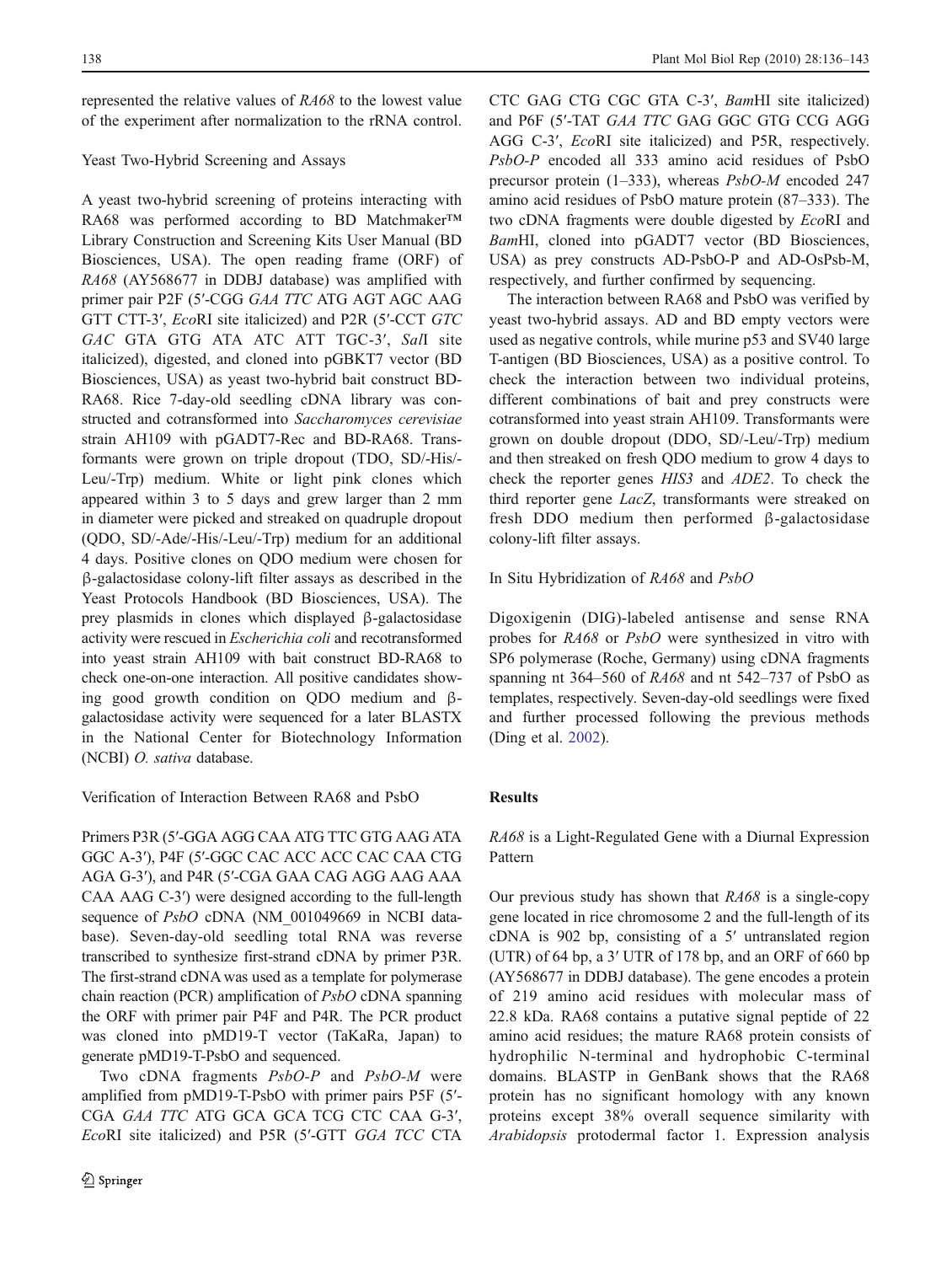shows that  $R468$  is expressed preferentially in seedlings and flowers (Wu and Wang [2004\)](#page-7-0).

To illuminate transcription regulation of RA68, we analyzed the organization of cis-acting regulatory elements in the RA68 promoter (a region of 1.5 kb upstream from the putative transcription initiation site) using the PLACE (Higo et al. [1999;](#page-7-0) Prestridge [1991](#page-7-0)) and PlantCARE (Lescot et al. [2002\)](#page-7-0) databases. As shown in Table 1, the region comprised many putative cis-acting light-regulatory elements (LREs), including some representative LREs such as G-boxes, GATA-boxes, and GT1-motifs (Castresana et al. [1988;](#page-6-0) Gilmartin et al. [1990;](#page-6-0) Giuliano et al. [1988;](#page-6-0) Green et al. [1988;](#page-7-0) Terzaghi and Cashmore [1995](#page-7-0)). Some of these LREs were presented in multiple copies: GATA-boxes and GT1-motifs showed eight copies, while SORLIPs (Hudson and Quail [2003\)](#page-7-0), Inr (Nakamura et al. [2002\)](#page-7-0), and G-boxes LREs showed five, three, and two copies, respectively. The GATA-boxes and GT1-motifs were evenly distributed throughout the whole promoter region, whereas the Gboxes were grouped in the flanking region far from the transcription initiation site (Fig. [1\)](#page-4-0). The existence of numerous LREs in RA68 promoter implied that RA68 might have a light-regulated expression pattern.

In addition, we examined RA68 expression pattern in seedlings under distinct light regimes by Northern hybridization. Under LD, RA68 mRNA accumulation showed a clear 24-h rhythm with a broad peak in light and the highest point at dawn, whereas RA68 mRNA accumulation was hardly detected in dark (Fig. [2a\)](#page-4-0). There was a 33-fold change comparing the highest level to the lowest level of RA68 mRNA accumulation (Fig. [2c\)](#page-4-0). Similarly, under SD, RA68 mRNA also showed high accumulation in light with a peak at 4 h and low accumulation in dark (Fig. [2b, d](#page-4-0)). However, when the seedlings entrained under SD were transferred into LL, RA68 mRNA accumulation lost its 24-h rhythm accompanying that the oscillation amplitude became lower as time went by (Fig. [2e, f\)](#page-4-0), indicating that

RA68 expression was not regulated by circadian clock. Taken together, the results indicated that RA68 was a lightregulated gene and had a diurnal expression pattern under light–dark cycles.

### RA68 Interacts with PsbO and PsbP in Yeast

In order to further reveal the function of RA68, we screened RA68 interactors using a yeast two-hybrid method. By screening a rice 7-day-old seedling cDNA library with bait construct BD-RA68, 375 clones were picked from TDO medium and restreaked on fresh QDO medium. After growing condition test and β-galactosidase assays, only 50 clones were left. Finally, 15 clones were identified as positive ones by the examination of one-on-one interaction between the prey plasmids rescued from the 50 clones and RA68 bait construct. Sequencing and BLASTX analyses revealed that, among the 15 clones, nine represented rice OEC protein PsbO and one corresponded to another OEC protein PsbP.

#### RA68 Specifically Interacts with PsbO Mature Protein

The nuclear-encoded PsbO precursor protein is processed to mature form in chloroplast and assembled into functional OEC (Seidler [1996\)](#page-7-0). In rice, PsbO precursor protein of 333 amino acid residues (BAF05048 in the NCBI database) is processed to mature protein of 247 amino acid residues (A38889 in the PIR-PSD database). In yeast two-hybrid screening results, inserted sequences in the nine PsbO clones all encoded truncated proteins lacking the Nterminal compared to the rice PsbO precursor sequence. To verify whether RA68 interacts with PsbO precursor protein or mature one, two constructs, AD-PsbO-P and AD-PsbO-M, encoding PsbO precursor protein (1–333aa) and mature protein (87–333aa), respectively, were generated by fusing the respective PsbO cDNA fragments to the GAL4

| LRE             | Copy numbers | <b>Species</b>         | Spatial specificity | <b>Databases</b> |
|-----------------|--------------|------------------------|---------------------|------------------|
| $AE$ -box       |              | At                     |                     | PlantCARE        |
| Circadian       | 1            | Le                     | Leaf, shoot         | PLACE, PlantCARE |
| $G-box$         | 2            | St, Zm                 |                     | PlantCARE        |
| GAG-motif       |              | At                     |                     | PlantCARE        |
| GATA-box        | 8            | At, Os, Ph             | Leaf, shoot         | <b>PLACE</b>     |
| GT1-motif       | 8            | As, At, Nt, Os, Ps, So | Leaf, shoot         | PLACE, PlantCARE |
| I-box           | 1            | Monocots, dicots       | Leaf, shoot         | PLACE, PlantCARE |
| Inr             | 3            | Nt                     |                     | <b>PLACE</b>     |
| <b>SORLIPS</b>  | 5            | At                     |                     | <b>PLACE</b>     |
| <b>SORLREPs</b> |              | At                     |                     | <b>PLACE</b>     |
| T-box           | 1            | At                     |                     | <b>PLACE</b>     |
| TCT-motif       |              | At                     |                     | PlantCARE        |
|                 |              |                        |                     |                  |

Table 1 The LREs in the RA68 1.5-kb promoter

The copy numbers of each LRE in the RA68 1.5-kb promoter are listed. Their spatial specificities and species origin are also listed. The databases represent where the LREs were predicted

At Arabidopsis thaliana, As Avena sativa, Le Lycopersicon esculentum, Nt Nicotiana tabacum, Os Oryza sativa, Ph Petunia hybrida, Ps Pisum sativum, So Spinacia oleracea, St Solanum tuberosum, Zm Zea mays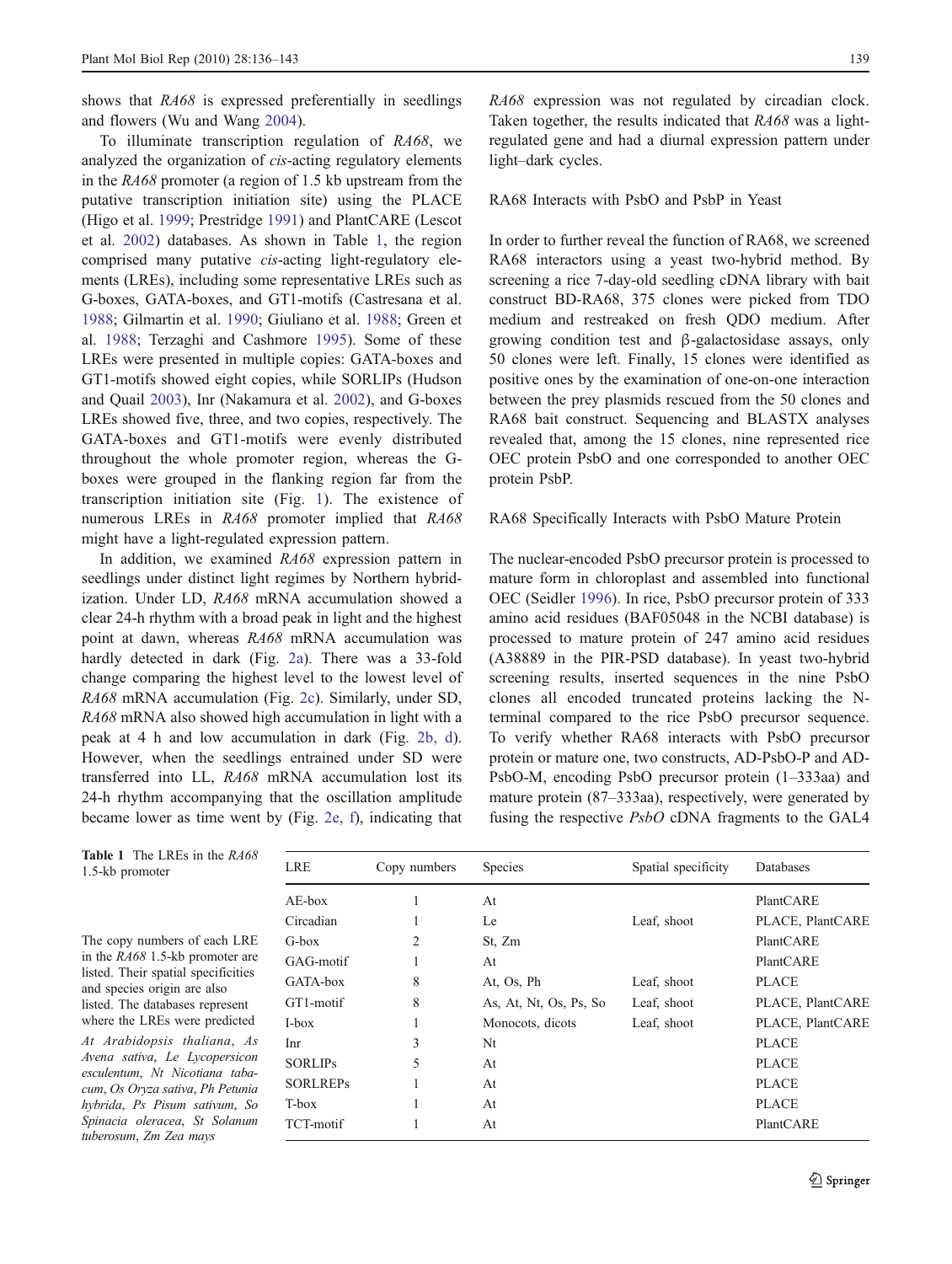<span id="page-4-0"></span>Fig. 1 The distribution of three representative LREs in the RA68 1.5-kb promoter. Nucleotide acids represent the RA68 1.5-kb promoter sequence and the putative transcription initiation site is zero. Potential LREs are represented as follows: white box G-boxes, gray box GATA-boxes, underlined GT1-motifs



activation domain (AD). Different dual combinations of AD-PsbO-P, AD-PsbO-M, BD-RA68, BD, and AD empty vectors were cotransformed into yeast strain AH109. Interaction was tested by activating three reporter genes.

As shown in Fig. [3a](#page-5-0), all transformants grew well on DDO medium. Positive control showed good growth condition on QDO medium and strong β-galactosidase activity due to the activation of all the three reporter genes (Fig. [3b, c\)](#page-5-0).

Fig. 2 Diurnal oscillations of RA68 transcript in seedlings under distinct light regimes. a, b, e RA68 mRNA accumulation under LD (16-h light/8-h dark), SD (8-h light/16-h dark), and LL (constant light), respectively. c, d, f Quantification of RA68 mRNA for the experiments under LD (a), SD (b), and LL (e), respectively. ZT zeitgeber time

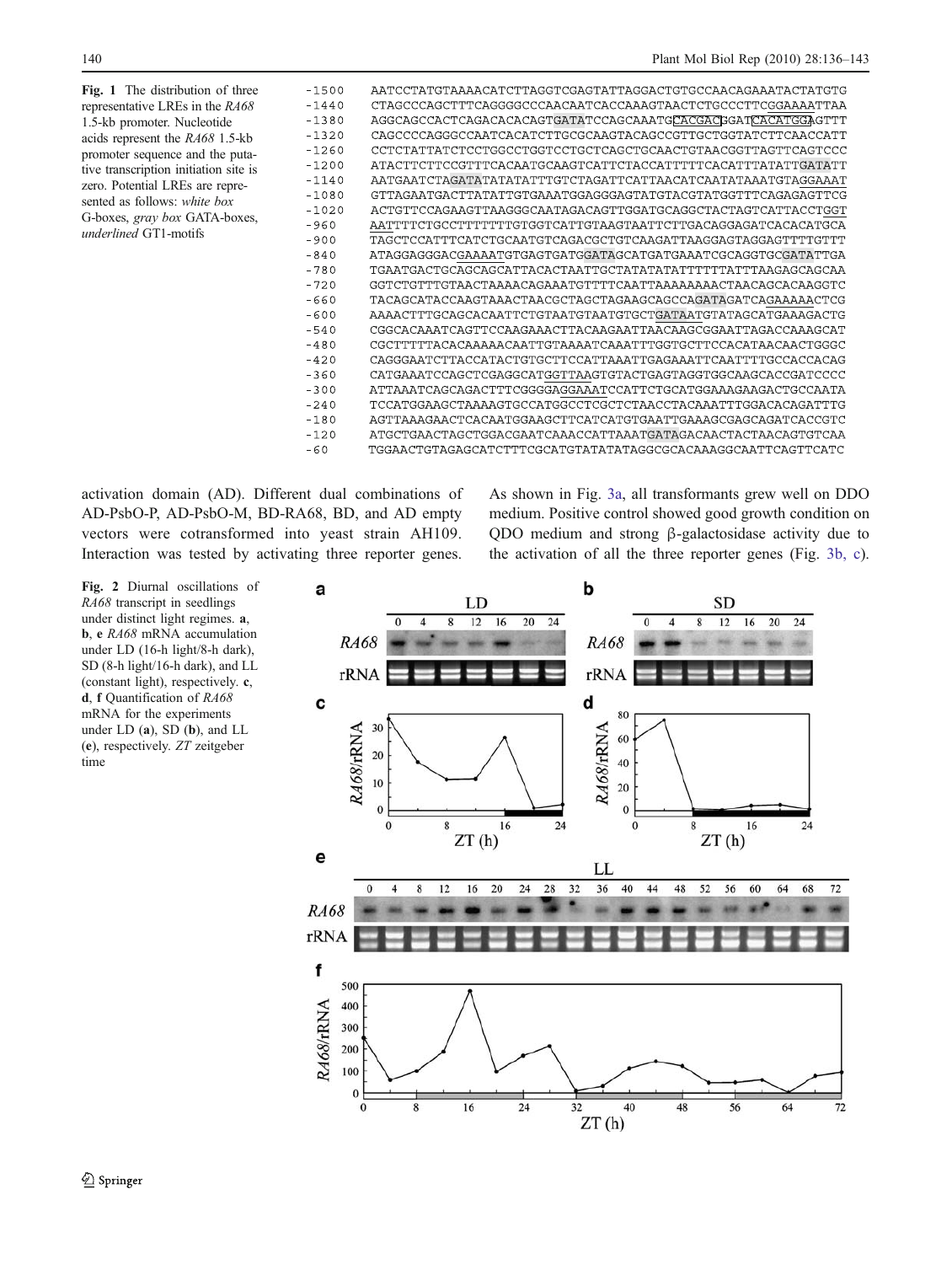<span id="page-5-0"></span>Fig. 3 RA68 specifically interacts with PsbO mature protein rather than its precursor form in yeast. Different dual combinations of prey (AD fusion) and bait (BD fusion) constructs were cotransformed into yeast strain AH109. a Growth on DDO (SD/-Leu/-Trp) medium lacking leucine and tryptophan. **b** βgalactosidase activity of colonies grown on DDO medium. c Growth on QDO (SD/-Ade/-His/- Leu/-Trp) medium lacking adenine, histidine, leucine, and tryptophan. PsbO-P PsbO precursor protein, PsbO-M PsbO mature protein, AD pGADT7 empty vector, BD pGBKT7 empty vector



Fig. 4 In situ hybridization analyses of RA68 and PsbO mRNA in seedlings. Traverse sections of 7-day-old seedlings were hybridized with DIG-labeled antisense RNA  $(a, b)$  and sense RNA  $(c,$ d) probes of  $RA68$  (a, c) or  $PsbO$ ( b , d). Signals were detected with anti-DIG antibody conjugated alkaline phosphatase and visualized with substrates nitro blue tetrazolium and 5-Bromo-4 chloro-3-indolyl phosphate (Roche, Germany). mc mesophyll cell, e epidermis. Bar in  $a=100 \mu m$  for **b**-d

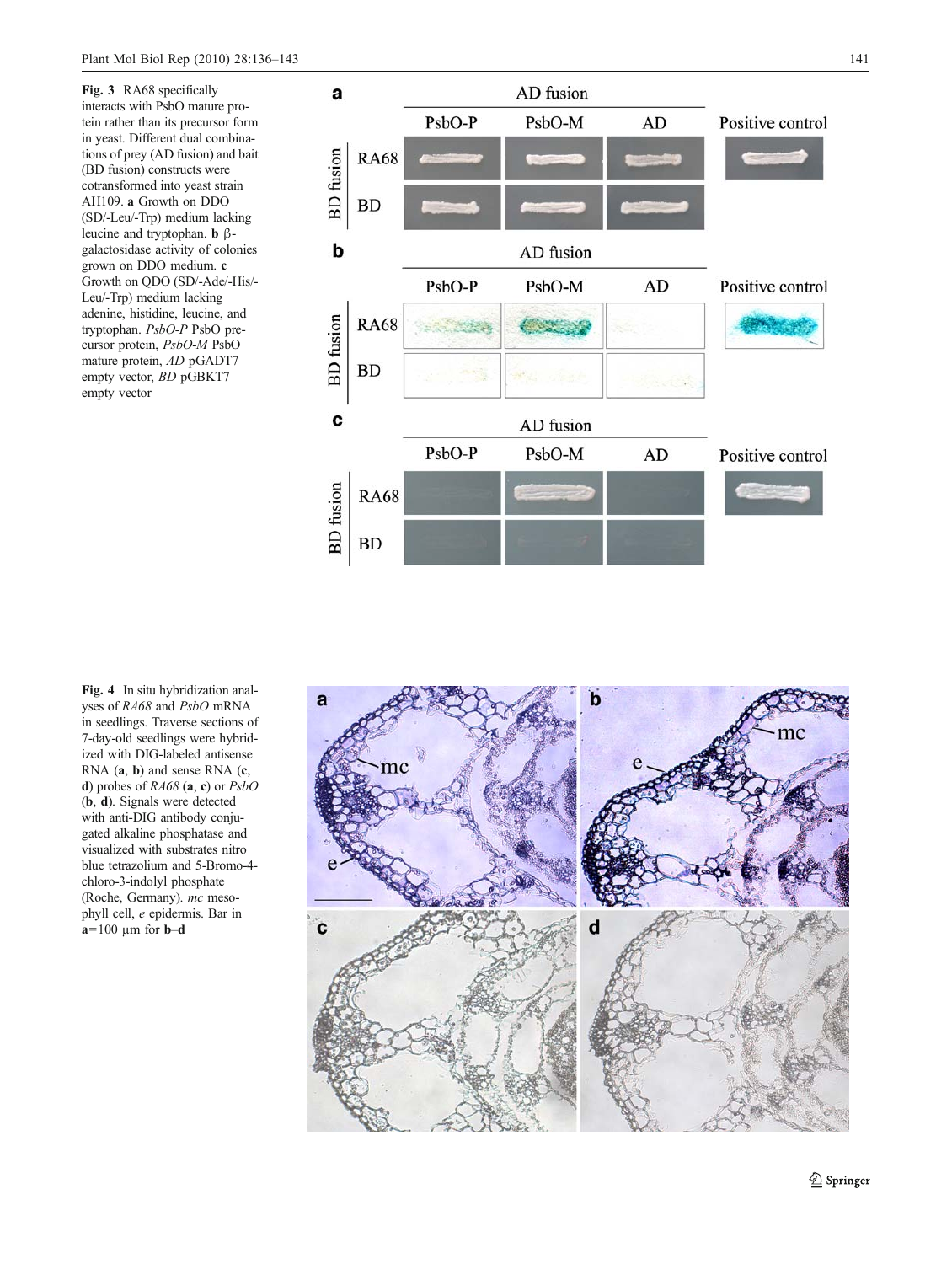<span id="page-6-0"></span>The transformants containing either AD or BD empty vectors could not activate any reporter genes, indicating that any single protein did not have transcriptional activation (Fig. [3b, c](#page-5-0)). Interestingly, only the combination of RA68 and the PsbO mature protein showed strong βgalactosidase activity and made yeast grow well on QDO medium, whereas the combination of RA68 and the PsbO precursor protein could not activate any reporter genes (Fig. [3b, c\)](#page-5-0). The results indicated that RA68 specifically interacted with the PsbO mature protein rather than its precursor form.

# Both RA68 and PsbO are Expressed in Mesophyll Cells of Seedlings

Furthermore, to identify whether RA68 and PsbO have similar spatial expression patterns in seedlings, we performed RNA in situ hybridization in 7-day-old seedlings using DIGlabeled antisense and sense RNA probes for RA68 or PsbO. In seedlings, signals were detected in mesophyll cells of outer leaf sheath using both RA68 (Fig. [4a](#page-5-0)) and PsbO (Fig. [4b](#page-5-0)) antisense RNA probes. No signals were detected in epidermis or other parts of leaf sheath (Fig. [4a, b\)](#page-5-0). Neither RA68 (Fig. [4c\)](#page-5-0) nor PsbO (Fig. [4d\)](#page-5-0) sense RNA probe detected any signals in seedlings. These results gave a direct proof that the RA68 and PsbO mRNA have similar spatial expression patterns in seedlings.

# Discussion

The mRNA levels of components that belong to the same photosynthetic complex show parallel diurnal oscillation patterns. For example, under a 12-h light/12-h dark cycle, the mRNA levels for the three OEC proteins (genes PsbO, PsbP, and PsbQ) show parallel oscillation trends with peaks in light (Oelmüller et al. [1995](#page-7-0)). Our results showed that RA68 mRNA accumulated at high level in light and at low level in dark with quick change during light–dark switch under both LD and SD conditions. The diurnal oscillation pattern of RA68 is comparable with that of the OEC genes described previously (Oelmüller et al. [1995\)](#page-7-0). In addition, both RA68 and PsbO are expressed in mesophyll cells of seedlings. The similar spatiotemporal expression patterns of RA68 and PsbO are consistent with their protein interaction in yeast, indicating that RA68 and PsbO may have interaction in planta. The data that RA68 specifically interacts with PsbO mature protein rather than its precursor form in combination with the fact that the nuclear-encoded OEC precursor proteins are translocated into chloroplast and processed to their mature forms there (Seidler [1996\)](#page-7-0) suggest that the interaction between RA68 and PsbO might take place in chloroplast.

RA68 is a nuclear-encoded protein (Wu and Wang [2004\)](#page-7-0), but no typical transit peptide is found in RA68 protein sequence by different program predictions. Psb27, another nuclear-encoded protein, was identified in the PSII complex of Synechocystis 6803 (Kashino et al. [2002](#page-7-0)) and predicted to be targeted to the thylakoid lumen by a signal peptide II (Roose et al. [2007\)](#page-7-0). Analysis of RA68 protein sequence using the same programs SignalP (Dyrlov Bendtsen et al. 2004) and LipoP (Juncker et al. [2003\)](#page-7-0) predicted that RA68 also contained a putative signal peptide II. It is likely that RA68 may be targeted to the thylakoid lumen by the same mechanism as that of Psb27.

In summary, our results in this study indicate that RA68 is a novel light-regulated gene with spatiotemporal expression pattern similar to the OEC gene PsbO. Besides, RA68 interacts specifically with PsbO mature protein rather than its precursor form. However, elucidation of the function of RA68 for OEC needs further experiments by use of the RA68 mutation line. As mentioned in the introduction, many novel proteins have been found to be involved in the OEC assembly, stability, and function maintenance. Our results potentially provide new insight into the understanding of the biological process about rice OEC.

Acknowledgements This work was supported by Chinese Ministry of Sciences and Technology Grant 2006CB910105.

## References

- Ban A, Satoh K, Kashino Y (2006) PsbY is crucial for the stable binding of extrinsic proteins in photosystem II. Plant Cell Physiol 47(Suppl):s162
- Bricker T, Ghanotakis D (2004) Introduction to oxygen evolution and the oxygen-evolving complex. In: Ort D, Yocum C, Heichel I (eds) Oxygenic photosynthesis: the light reactions. Springer, Netherlands, pp 113–136
- Castresana C, Garcia-Luque I, Alonso E, Malik VS, Cashmore AR (1988) Both positive and negative regulatory elements mediate expression of a photoregulated CAB gene from Nicotiana plumbaginifolia. EMBO J 7:1929–1936
- Chia CP, Arntzen CJ (1986) Evidence for two-step processing of nuclear-encoded chloroplast proteins during membrane assembly. J Cell Biol 103:725–731. doi:[10.1083/jcb.103.3.725](http://dx.doi.org/10.1083/jcb.103.3.725)
- Ding Zj, Wu Xh, Wang T (2002) The rice tapetum-specific gene RA39 encodes a type I ribosome-inactivating protein. Sex Plant Reprod 15:205–212. doi[:10.1007/s00497-002-0156-2](http://dx.doi.org/10.1007/s00497-002-0156-2)
- Dyrlov Bendtsen J, Nielsen H, von Heijne G, Brunak S (2004) Improved prediction of signal peptides: SignalP 3.0. J Mol Biol 340:783–795. doi:[10.1016/j.jmb.2004.05.028](http://dx.doi.org/10.1016/j.jmb.2004.05.028)
- Gilmartin PM, Sarokin L, Memelink J, Chua NH (1990) Molecular light switches for plant genes. Plant Cell 2:369–378
- Giuliano G, Pichersky E, Malik VS, Timko MP, Scolnik PA, Cashmore AR (1988) An evolutionarily conserved protein binding sequence upstream of a plant light-regulated gene. Proc Natl Acad Sci USA 85:7089–7093. doi:[10.1073/pnas.85.19.7089](http://dx.doi.org/10.1073/pnas.85.19.7089)
- Gray J (2004) Regulation of expression of nuclear genes encoding polypeptides required for the light reactions of photosynthesis.